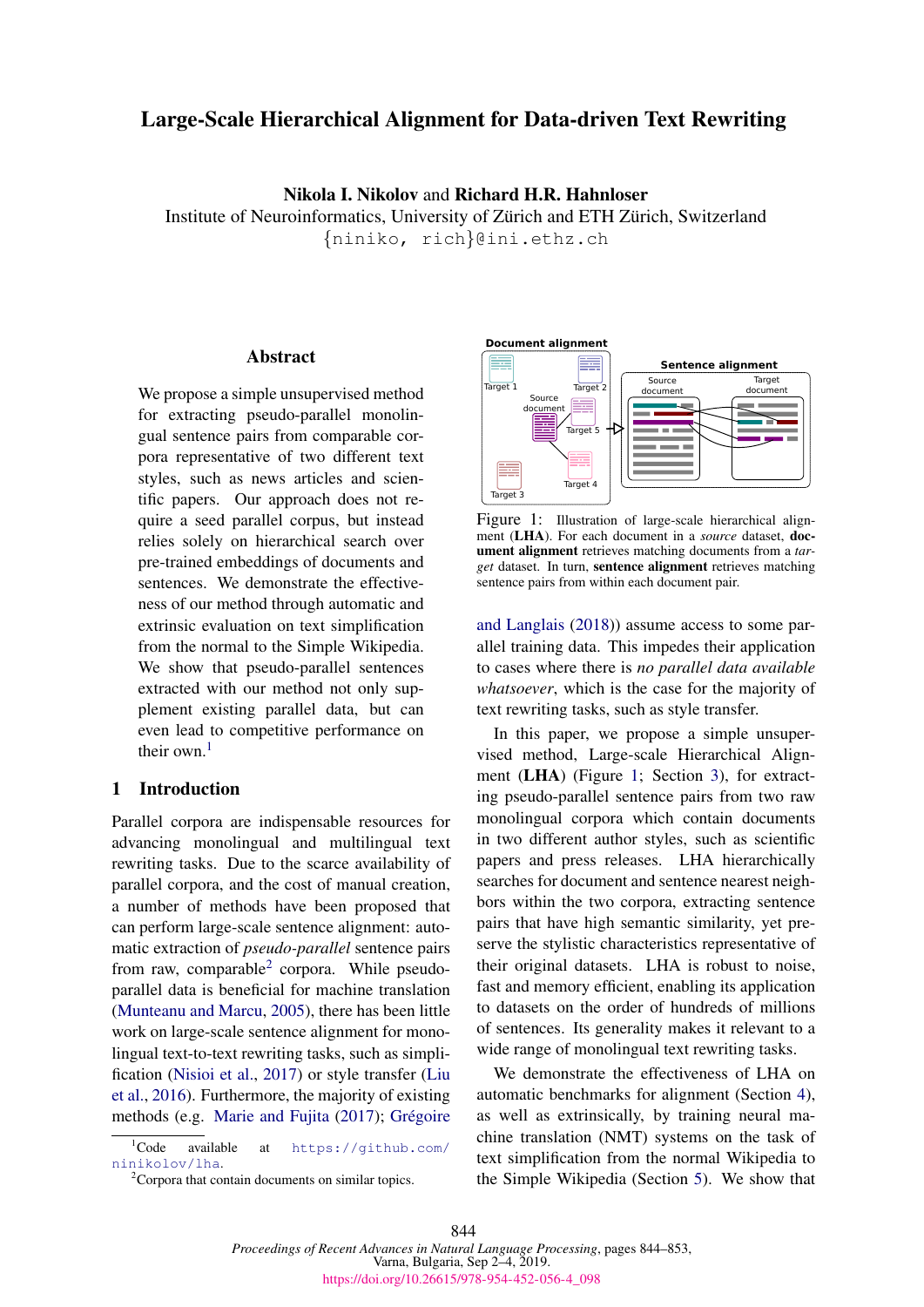pseudo-parallel datasets obtained by LHA are not only useful for augmenting existing parallel data, boosting the performance on automatic measures, but can even be competitive on their own.

## 2 Background

### 2.1 Data-Driven Text Rewriting

The goal of text rewriting is to transform an input text to satisfy specific constraints, such as simplicity [\(Nisioi et al.,](#page-8-1) [2017\)](#page-8-1) or a more general author style, such as political (e.g. democratic to republican) or gender (e.g. male to female) [\(Prabhumoye](#page-9-0) [et al.,](#page-9-0) [2018;](#page-9-0) [Shen et al.,](#page-9-1) [2017\)](#page-9-1). Rewriting systems can be valuable when preparing a text for multiple audiences, such as simplification for language learners [\(Siddharthan,](#page-9-2) [2002\)](#page-9-2) or people with reading disabilities [\(Inui et al.,](#page-8-5) [2003\)](#page-8-5). They can also be used to improve the accessibility of technical documents, e.g. to simplify terms in clinical records for laymen [\(Abrahamsson et al.,](#page-8-6) [2014\)](#page-8-6).

Text rewriting can be cast as a data-driven task in which transformations are learned from large collections of parallel sentences. Limited availability of high-quality parallel data is a major bottleneck for this approach. Recent work on Wikipedia and the Simple Wikipedia [\(Coster and](#page-8-7) [Kauchak,](#page-8-7) [2011;](#page-8-7) [Kajiwara and Komachi,](#page-8-8) [2016\)](#page-8-8) and on the Newsela dataset of simplified news articles for children [\(Xu et al.,](#page-9-3) [2015\)](#page-9-3) explore supervised, data-driven approaches to text simplification. Such approaches typically rely on statisti-cal [\(Xu et al.,](#page-9-4)  $2016$ ) or neural [\(Stajner and Nisioi](#page-9-5), [2018\)](#page-9-5) machine translation.

Recent work on unsupervised approaches to text rewriting without parallel corpora is based on variational [\(Fu et al.,](#page-8-9) [2017\)](#page-8-9) or cross-aligned [\(Shen](#page-9-1) [et al.,](#page-9-1) [2017\)](#page-9-1) autoencoders that learn latent representations of content separate from style. In [\(Prab](#page-9-0)[humoye et al.,](#page-9-0) [2018\)](#page-9-0), authors model style transfer as a back-translation task by translating input sentences into an intermediate language. They use the translations to train separate English decoders for each target style by combining the decoder loss with the loss of a style classifier, separately trained to distinguish between the target styles.

### 2.2 Large-Scale Sentence Alignment

The goal of **sentence alignment** is to extract from raw corpora sentence pairs suitable as training examples for text-to-text rewriting tasks such as machine translation or text simplification. When the

documents in the corpora are *parallel* (labelled document pairs, such as identical articles in two languages), the task is to identify suitable sentence pairs from each document. This problem has been extensively studied both in the multilingual [\(Brown et al.,](#page-8-10) [1991;](#page-8-10) [Moore,](#page-8-11) [2002\)](#page-8-11) and monolingual [\(Hwang et al.,](#page-8-12) [2015;](#page-8-12) [Kajiwara and](#page-8-8) [Komachi,](#page-8-8) [2016;](#page-8-8) Štajner et al., [2018\)](#page-9-6) case. The limited availability of parallel corpora led to the development of large-scale sentence alignment methods, which is also the focus of this work. The aim of these methods is to extract pseudo-parallel sentence pairs from raw, non-aligned corpora. For many tasks, millions of examples occur naturally within existing textual resources, amply available on the internet.

The majority of previous work on large-scale sentence alignment is in machine translation, where adding pseudo-parallel pairs to an existing parallel dataset has been shown to boost the translation performance [\(Munteanu and Marcu,](#page-8-0) [2005;](#page-8-0) [Uszkoreit et al.,](#page-9-7) [2010\)](#page-9-7). The work that is most closely related to ours is [\(Marie and Fujita,](#page-8-3) [2017\)](#page-8-3), where authors use pre-trained word and sentence embeddings to extract rough translation pairs in two languages. Subsequently, they filter out lowquality translations using a classifier trained on parallel translation data. More recently, (Grégoire [and Langlais,](#page-8-4) [2018\)](#page-8-4) extract pseudo-parallel translation pairs using a Recurrent Neural Network (RNN) classifier. Importantly, these methods assume that *some parallel training data is already available*, which impedes their application in settings where there is no parallel data whatsoever, which is the case for many text rewriting tasks such as style transfer.

There is little work on large-scale sentence alignment focusing specifically on monolingual tasks. In [\(Barzilay and Elhadad,](#page-8-13) [2003\)](#page-8-13), authors develop a hierarchical alignment approach of first clustering paragraphs on similar topics before performing alignment on the sentence level. They argue that, for monolingual data, pre-clustering of larger textual units is more robust to noise compared to fine-grained sentence matching applied directly on the dataset level.

# <span id="page-1-0"></span>3 Large-Scale Hierarchical Alignment (LHA)

Given two datasets that contain comparable documents written in two different author styles: a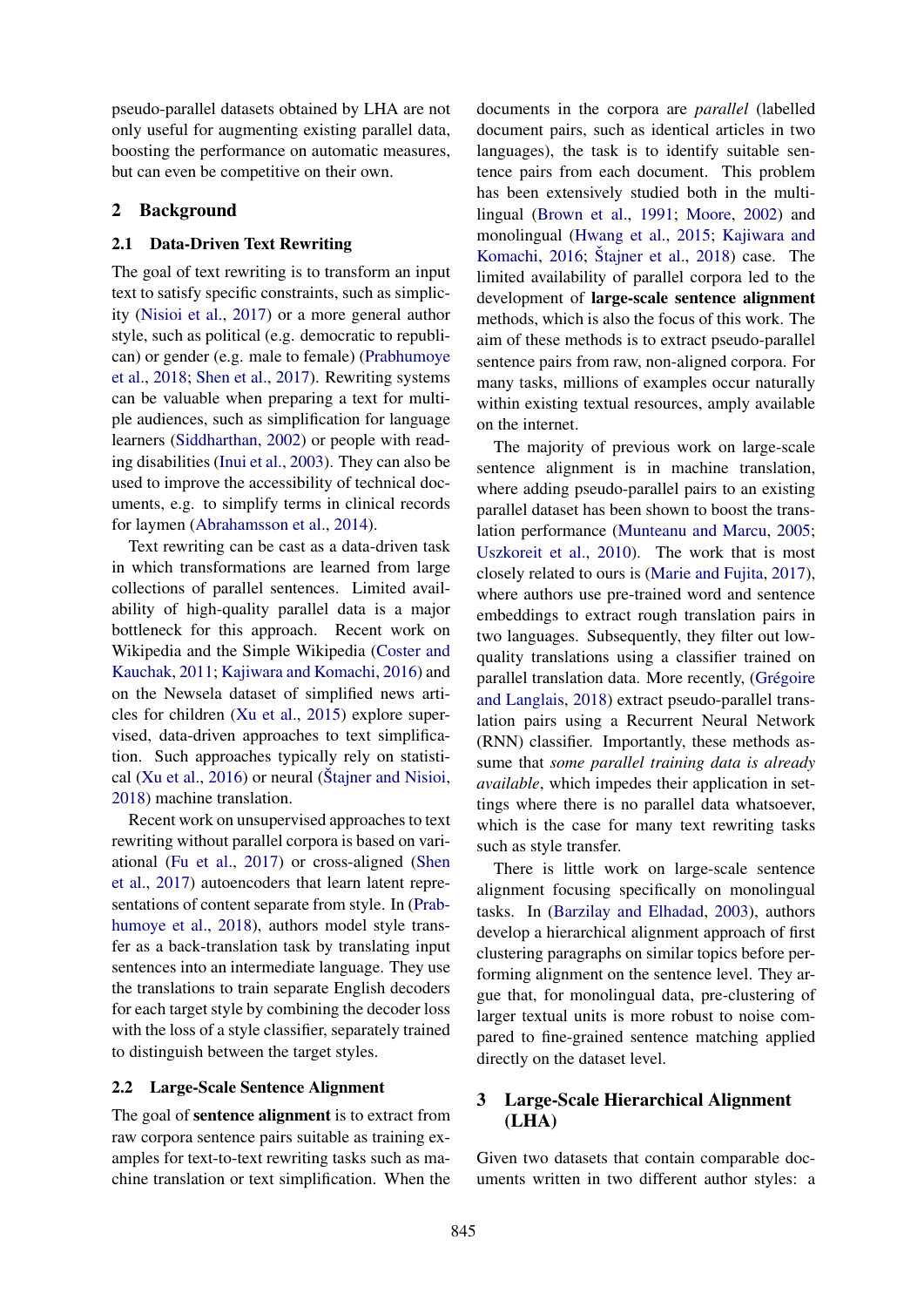source dataset  $S<sup>d</sup>$  consisting of  $N<sub>S</sub>$  documents  $S^d = \{s_1^d, ..., s_{N_S}^d\}$  (e.g. all Wikipedia articles) and a **target** dataset  $T<sup>d</sup>$  consisting of  $N_T$  documents  $\mathbf{T}^{\mathbf{d}} = \{t_1^d, ..., t_{N_T}^d\}$  (e.g. all articles from the Simple Wikipedia), our approach to large-scale alignment is hierarchical, consisting of two consecutive steps: **document** alignment followed by sentence alignment (see Figure [1\)](#page-0-2).

### 3.1 Document Alignment

For each source document  $s_i^d$ , document alignment retrieves K nearest neighbours  $\{t_{i_1}^d, ..., t_{i_K}^d\}$ from the target dataset. In combination, these form  $K$  pseudo-parallel document pairs  $\{(s_i^d, t_{i_1}^d), ..., (s_i^d, t_{i_K}^d)\}$ . Our aim is to select document pairs with high semantic similarity, potentially containing good pseudo-parallel sentence pairs representative of the document styles of each dataset.

To find nearest neighbours, we rely on two components: document embedding and approximate nearest neighbour search. For each dataset, we pre-compute document embeddings  $e_d()$  as  $I_s = [e_d(s_1^d), ..., e_d(s_{N_S}^d)]$  and  $I_t =$  $[e_d(t_1^d), ..., e_d(t_{N_T}^d)]$ . We employ nearest neigh-bour search methods<sup>[3](#page-2-0)</sup> to partition the embedding space, enabling fast and efficient nearest neighbour retrieval of similar documents across  $I_s$  and  $I_t$ . This enables us to find  $K$  nearest *target* document embeddings in  $I_t$  for each *source* embedding in  $I_s$ . We additionally filter document pairs whose similarity is below a manually selected threshold  $\theta_d$ . In Section [4,](#page-3-0) we evaluate a range of different document embedding approaches, as well as alternative similarity metrics.

#### 3.2 Sentence Alignment

Given a pseudo-parallel document pair  $(s^d, t^d)$ ) that contains a source document  $s^d = \{s$  $S_1^s, ..., S_{N_J}^s$  consisting of  $N_J$  sentences and a **target** document  $t^d = \{t_1^s, ..., t_{N_M}^s\}$ consisting of  $N_M$  sentences, sentence alignment extracts pseudo-parallel sentence pairs  $(s_i^s, t_j^s)$ that are highly similar.

To implement sentence alignment, we first embed each sentence in  $s^d$  and  $t^d$  and compute an inter-sentence similarity matrix  $P$  among all sentence pairs in  $s^d$  and  $t^d$ . From P we extract K nearest neighbours for each source and each tar-

get sentence. We denote the nearest neighbours of  $s_i^s$  as  $NN(s_i^s) = \{t_{i_1}^s, \ldots, t_{i_K}^s\}$  and the nearest neighbours of  $t_j^s$  as  $\overline{NN}(t_j^s) = \{s_{j_1}^s, \ldots, s_{j_K}^s\}.$ We remove all sentence pairs with similarity below a manually set threshold  $\theta_s$ . We then merge *all* overlapping sets of nearest sentences in the documents to produce pseudo-parallel sentence sets (e.g.  $({s_e^s, s_i^s}, {t_j^s, t_k^s, t_l^s})$ ) when source sentence  $i$  is closes to target sentences  $j, k$ , and l and target sentence  $j$  is closest to source sentences  $e$  and  $i$ ). This approach, inspired from  $(Štajner et al., 2018)$  $(Štajner et al., 2018)$ , provides the flexibility to model multi-sentence interactions, such as sentence splitting or compression, as well as individual sentence-to-sentence reformulations. Note that when  $K = 1$ , we only retrieve individual sentence pairs.

The final output of sentence alignment is a list of pseudo-parallel sentence pairs with high semantic similarity and preserved stylistic characteristics of each dataset. The pseudo-parallel pairs can be used to either augment an existing parallel dataset (as in Section [5\)](#page-4-0), or independently, to solve a new author style transfer task for which there is no parallel data available (see the supplementary material for an example).

### <span id="page-2-3"></span>3.3 System Variants

The aforementioned framework provides the flexibility of exploring diverse variants, by exchanging document/sentence embeddings or text similarity metrics. We compare all variants in an automatic evaluation in Section [4.](#page-3-0)

Text embeddings We experiment with four text embedding methods:

- 1. *Avg*, is the average of the constituent word embeddings of a text<sup>[4](#page-2-1)</sup>, a simple approach that has proved to be a strong baseline for many text similarity tasks.
- 2. In *Sent2Vec*[5](#page-2-2) [\(Pagliardini et al.,](#page-9-8) [2018\)](#page-9-8), the word embeddings are specifically optimized towards additive combinations over the sentence using an unsupervised objective function. This approach performs well on many unsupervised and supervised text similarity tasks, often outperforming more sophisticated supervised recurrent or convolutional architectures, while remaining very fast to compute.

<span id="page-2-0"></span><sup>&</sup>lt;sup>3</sup>We use the Annoy library [https://github.com/](https://github.com/spotify/annoy) [spotify/annoy](https://github.com/spotify/annoy).

<span id="page-2-1"></span><sup>&</sup>lt;sup>4</sup>We use the Google News 300-dim Word2Vec models.

<span id="page-2-2"></span><sup>&</sup>lt;sup>5</sup>We use the public unigram Wikipedia model.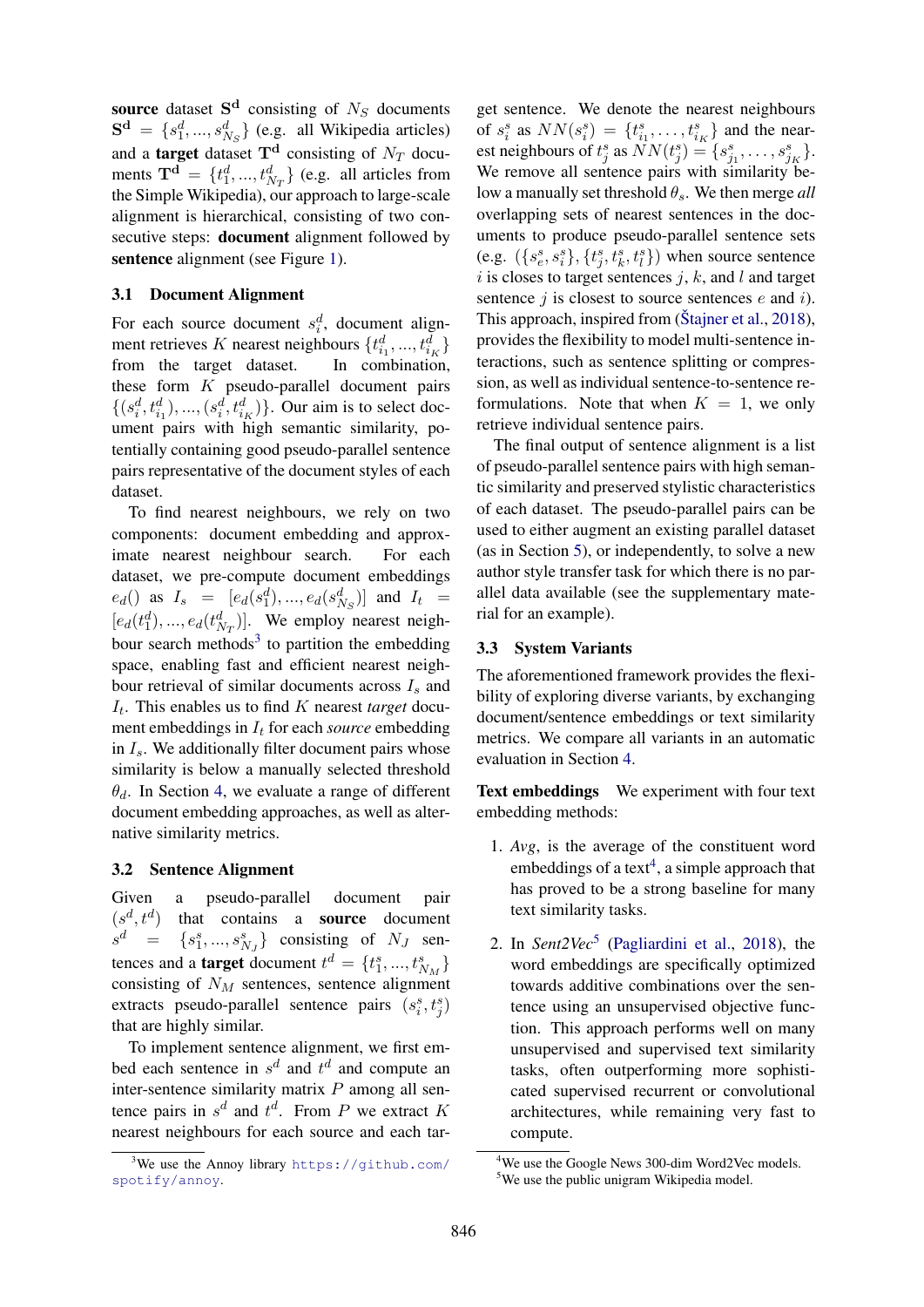- 3. *InferSent*[6](#page-3-1) [\(Conneau et al.,](#page-8-14) [2017\)](#page-8-14) is a supervised sentence embedding approach based on bidirectional LSTMs, trained on natural language inference data.
- 4.  $BERT<sup>7</sup>$  $BERT<sup>7</sup>$  $BERT<sup>7</sup>$  [\(Devlin et al.,](#page-8-15) [2019\)](#page-8-15) is a state-of-theart supervised sentence embedding approach based on the Transformer architecture.

Word Similarity We additionally test four word-based approaches for computing text similarity. Those can be used either on their own, or to refine the nearest neighbour search across documents or sentences.

- 1. We compute the unigram string overlap  $o(\mathbf{x}, \mathbf{y}) = \frac{|\{\mathbf{y}\} \cap \{\mathbf{x}\}|}{|\{\mathbf{y}\}|}$  between source tokens x and target tokens y (excluding punctuation, numbers and stopwords).
- 2. We use the *BM25* ranking function [\(Robert](#page-9-9)[son et al.,](#page-9-9) [2009\)](#page-9-9), an extension of TF-IDF.
- 3. We use the Word Mover's Distance (*WMD*) [\(Kusner et al.,](#page-8-16) [2015\)](#page-8-16), which measures the distance the embedded words of one document need to travel to reach the embedded words of another document. WMD has recently achieved good results on text retrieval [\(Kusner et al.,](#page-8-16) [2015\)](#page-8-16) and sentence alignment [\(Kajiwara and Komachi,](#page-8-8) [2016\)](#page-8-8).
- 4. We use the Relaxed Word Mover's Distance (*RWMD*) [\(Kusner et al.,](#page-8-16) [2015\)](#page-8-16), which is a fast approximation of the WMD.

## <span id="page-3-0"></span>4 Automatic Evaluation

We perform an automatic evaluation of LHA using an annotated sentence alignment dataset [\(Hwang](#page-8-12) [et al.,](#page-8-12) [2015\)](#page-8-12). The dataset contains 46 article pairs from Wikipedia and the Simple Wikipedia. The 67k potential sentence pairs were manually labelled as either *good* simplifications (277 pairs), *good* with a *partial* overlap (281 pairs), *partial* (117 pairs) or *non-valid*. We perform three comparisons using this dataset: evaluating document and sentence alignment separately, as well as jointly.

For sentence alignment, the task is to retrieve the 277 good sentence pairs out of the 67k possible sentence pairs in total, while minimizing the

number of false positives. To evaluate document alignment, we add 1000 randomly sampled articles from Wikipedia and the Simple Wikipedia as noise, resulting in 1046 article pairs in total. The goal of document alignment is to identify the original 46 document pairs out of  $1046 \times 1046$  possible document combinations.

This set-up additionally enables us to jointly evaluate document and sentence alignment, which best resembles the target effort of retrieving good sentence pairs from noisy documents. The two aims of the joint alignment task are to identify the *good* sentence pairs from within either 1M document or  $125M$  sentence pairs, in the latter case without relying on any document-level information whatsoever.

## 4.1 Results

Our results are summarized in Tables [1](#page-4-1) and [2.](#page-4-2) For all experiments, we set  $K = 1$  and report the maximum F1 score  $(Fl<sub>max</sub>)$  obtained from varying the document threshold  $\theta_d$  and the sentence threshold  $\theta_s$ . We also report the percentage of true positive (TP) document or sentence pairs that were retrieved when the F1 score was at its maximum, as well as the average speed of each approach (doc/s and sent/s). The speed becomes of a particular concern when working with large datasets consisting of millions of documents and hundreds of millions of sentences.

On document alignment, (Table [1,](#page-4-1) left) the *Sent2Vec* approach achieved the best score, outperforming the other embedding methods including the word-based similarity measures. On sentence alignment (Table [1,](#page-4-1) right), the WMD achieves the best performance, matching the result from [\(Ka](#page-8-8)[jiwara and Komachi,](#page-8-8) [2016\)](#page-8-8). When evaluating document and sentence alignment jointly (Table [2\)](#page-4-2), we compare our hierarchical approach (*LHA*) to global alignment applied directly on the sentence level (*Global*). *Global* computes the similarities between all  $125M$  sentence pairs in the entire evaluation dataset. LHA significantly outperforms Global, successfully retrieving three times more valid sentence pairs, while remaining fast to compute. This result demonstrates that document alignment is beneficial, successfully filtering some of the noise, while also reducing the overall number of sentence similarities to be computed.

The *Sent2Vec* approach to LHA achieves good performance on document and sentence align-

<span id="page-3-1"></span><sup>&</sup>lt;sup>6</sup>We use the GloVe-based model provided by the authors.

<span id="page-3-2"></span><sup>&</sup>lt;sup>7</sup>We use the base 12-layer model provided by the authors.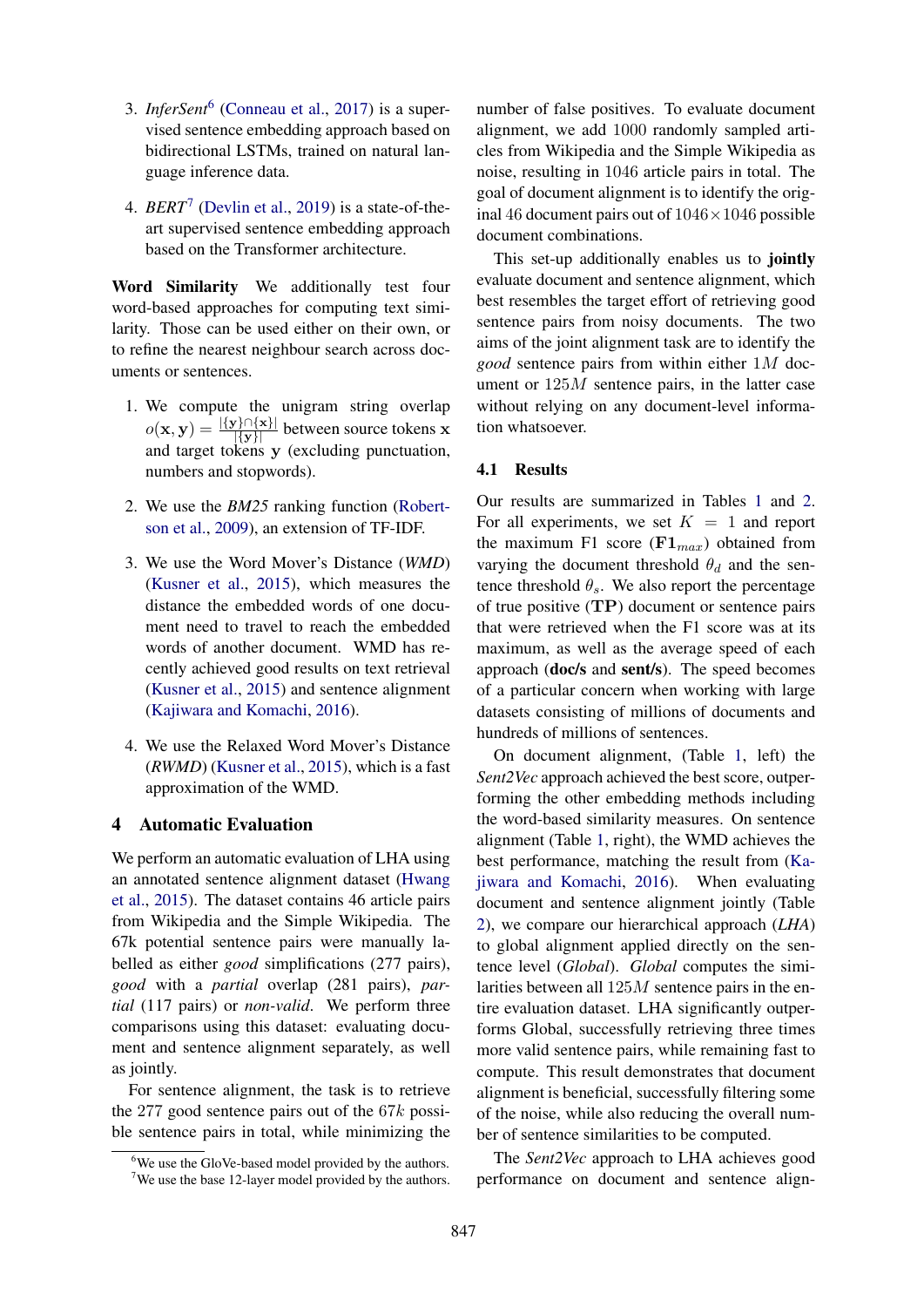|           |                                                                  |                          |                           |             | Document alignment       |       |                        |     | Sentence alignment |        |
|-----------|------------------------------------------------------------------|--------------------------|---------------------------|-------------|--------------------------|-------|------------------------|-----|--------------------|--------|
|           | Approach                                                         | <b>EDim</b>              | $\overline{\bf F1}_{max}$ | $_{\rm TP}$ | $\theta_d$               | doc/s | ${\bf \bar{F}}1_{max}$ | TP  | $\theta_{s}$       | sent/s |
|           | Average word embeddings (Avg)                                    | 300                      | 0.66                      | 43%         | 0.69                     | 260   | 0.675                  | 46% | 0.82               | 1458   |
|           | Sent2Vec (Pagliardini et al., 2018)                              | 600                      | 0.78                      | 61%         | 0.62                     | 343   | 0.692                  | 48% | 0.69               | 1710   |
| Embedding | InferSent <sup><math>\dagger</math></sup> (Conneau et al., 2017) | 4096                     |                           |             |                          |       | 0.69                   | 49% | 0.88               | 110    |
|           | $BERT†$ (Devlin et al., 2019)                                    | 768                      |                           | -           | $\overline{\phantom{0}}$ |       | 0.65                   | 43% | 0.89               | 25     |
| sim       | Overlap                                                          |                          | 0.53                      | 29%         | 0.66                     | 120   | 0.63                   | 40% | 0.5                | 1600   |
|           | BM25 (Robertson et al., 2009)                                    | $\overline{\phantom{a}}$ | 0.46                      | 16%         | 0.257                    | 60    | 0.52                   | 27% | 0.43               | 20K    |
| Word      | RWMD (Kusner et al., 2015)                                       | 300                      | 0.713                     | 51%         | 0.67                     | 60    | 0.704                  | 50% | 0.379              | 1050   |
|           | WMD (Kusner et al., 2015)                                        | 300                      | 0.49                      | 24%         | 0.3                      | 1.5   | 0.726                  | 54% | 0.353              | 180    |
|           | (Hwang et al., $2\overline{015}$ )                               |                          |                           |             |                          |       | 0.712                  |     |                    |        |
|           | (Kajiwara and Komachi, 2016)                                     |                          |                           |             | -                        |       | 0.724                  | -   |                    |        |

<span id="page-4-1"></span>Table 1: Automatic evaluation of Document (left) and Sentence alignment (right). **EDim** is the embedding dimensionality. **TP** is the percentage of true positives obtained at  $\mathbf{F1}_{max}$ . Speed is calculated on a single CPU thread.

†: These models are specifically designed for sentence embedding, hence we do not test them on document alignment.

<span id="page-4-2"></span>Table 2: Evaluation on large-scale sentence alignment: identifying the *good* sentence pairs without any documentlevel information. We pre-compute the embeddings and use the Annoy ANN library. For the WMD-based approaches, we re-compute the top 50 sentence nearest neighbours of Sent2Vec.

| Approach               | ${\bf F1}_{max}$ | TP  | time   |
|------------------------|------------------|-----|--------|
| LHA (Sent2Vec)         | 0.54             | 31% | 33s    |
| $LHA$ (Sent2Vec + WMD) | 0.57             | 33% | 1m45s  |
| Global (Sent2Vec)      | 0.339            | 12% | 15s    |
| Global (WMD)           | 0.291            | 12% | 30m45s |

ment, while also being the fastest to compute. We therefore use it as the default approach for the following experiments on text simplification.

### <span id="page-4-0"></span>5 Empirical Evaluation

To test the suitability of pseudo-parallel data extracted with LHA, we perform empirical experiments on text simplification from the normal Wikipedia to the Simple Wikipedia. We chose simplification because some parallel data are already available for this task, allowing us to experiment with mixing parallel and pseudo-parallel datasets. In the supplementary material<sup>[8](#page-4-3)</sup> we experiment with an additional task for which there is no parallel data: style transfer from scientific journal articles to press releases.

We compare the performance of neural machine translation (NMT) systems trained under three different scenarios: 1) using existing parallel data for training; 2) using a mixture of parallel and pseudo-parallel data extracted with LHA; and 3) using pseudo-parallel data on its own.

### 5.1 Experimental Setup

NMT model For all experiments, we use a single-layer LSTM encoder-decoder model [\(Cho](#page-8-17) [et al.,](#page-8-17) [2015\)](#page-8-17) with an attention mechanism [\(Bah](#page-8-18)[danau et al.,](#page-8-18) [2015\)](#page-8-18). We train our models on the subword level [\(Sennrich et al.,](#page-9-10) [2015\)](#page-9-10), capping the vocabulary size to 50k. We re-learn the subword rules separately for each dataset, and train until convergence using the Adam optimizer [\(Kingma](#page-8-19) [and Ba,](#page-8-19) [2015\)](#page-8-19). We use beam search with a beam of 5 to generate all final outputs.

Evaluation metrics We report a diverse range of automatic metrics and statistics. *SARI* [\(Xu et al.,](#page-9-4) [2016\)](#page-9-4) is a recently proposed metric for text simplification which correlates well with simplicity in the output. SARI takes into account the total number of changes (additions, deletions) of the input when scoring model outputs. *BLEU* [\(Papineni](#page-9-11) [et al.,](#page-9-11) [2002\)](#page-9-11) is a precision-based metric for machine translation commonly used for evaluation of text simplification [\(Xu et al.,](#page-9-4) [2016;](#page-9-4) Štajner and Ni[sioi,](#page-9-5) [2018\)](#page-9-5) and of style transfer [\(Shen et al.,](#page-9-1) [2017\)](#page-9-1). Recent work has indicated that BLEU is not suitable for assessment of simplicity [\(Sulem et al.,](#page-9-12) [2018\)](#page-9-12), it correlates better with meaning preservation and grammaticality, in particular when using multiple references. We also report the average Levenshtein distance (LD) from the model outputs to the input  $(LD_{src})$  or the target reference  $(LD_{tot})$ . On simplification tasks, LD correlates well with meaning preservation and grammaticality [\(Sulem et al.,](#page-9-12) [2018\)](#page-9-12), complementing BLEU.

Extracting pseudo-parallel data We use LHA with *Sent2Vec* (see Section [3\)](#page-1-0) to extract pseudoparallel sentence pairs for text simplification. To ensure some degree of lexical similarity, we exclude pairs whose string overlap (defined in Section [3.3\)](#page-2-3) is below 0.4, and pairs in which the target sentence is more than 1.5 times longer than the source sentence. We use  $K = 5$  in all of our align-

<span id="page-4-3"></span> $8$ [Available in our arXiv paper at](#page-8-17) [https://arxiv.](https://arxiv.org/abs/1810.08237) [org/abs/1810.08237](#page-8-17)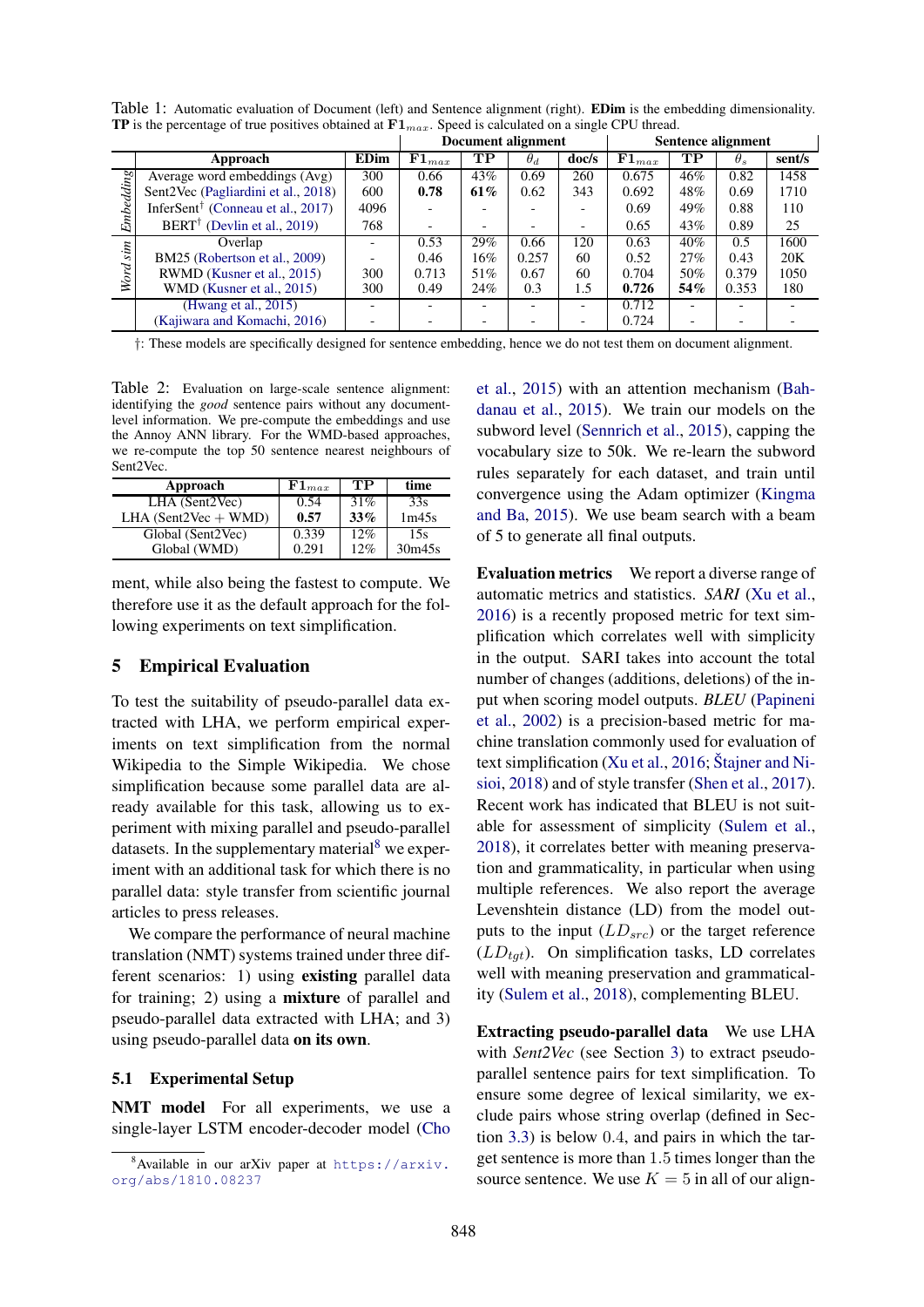Table 3: Datasets used to extract pseudo-parallel monolingual sentence pairs in our experiments.

<span id="page-5-0"></span>

| <b>Dataset</b>   | Type     | Documents | <b>Tokens</b> | <b>Sentences</b> | Tok. per sent. | Sent. per doc. |
|------------------|----------|-----------|---------------|------------------|----------------|----------------|
| Wikipedia        | Articles | 5.5M      | 2.2B          | 92M              | $25 \pm 16$    | $17 + 32$      |
| Simple Wikipedia | Articles | 134K      | 62M           | 2.9M             | $27 + 68$      | $22 + 34$      |
| Gigaword         | News     | 8.6M      | 2.5B          | 91M              | $28 + 12$      |                |

Table 4: Example pseudo-parallel pairs extracted by our Large-scale hierarchical alignment (LHA) method.

<span id="page-5-2"></span>

| <b>Dataset</b> | Source                                                 | <b>Target</b>                                           |
|----------------|--------------------------------------------------------|---------------------------------------------------------|
| wiki-          | However, Jimmy Wales, Wikipedia's co-founder, de-      | But the co-founder Wikipedia, Jimmy Wales, did not      |
| simp-          | nied that this was a crisis or that Wikipedia was run- | believe that this was a crisis. He also did not believe |
| 65             | ning out of admins, saying, "The number of admins      | Wikipedia was running out of admins.                    |
|                | has been stable for about two years, there's really    |                                                         |
|                | nothing going on."                                     |                                                         |
| wiki-          | Prior to World War II, Japan's industrialized econ-    | Until Japan 's defeat in World War II, the economy      |
| news-          | omy was dominated by four major zaibatsu: Mit-         | was dominated by four conglomerates, known as "         |
| 74             | subishi, Sumitomo, Yasuda and Mitsui.                  | zaibatsu " in Japanese. These were the Mitsui, Mit-     |
|                |                                                        | subishi, Sumitomo and Yasuda groups.                    |

<span id="page-5-1"></span>Table 5: Statistics of the pseudo-parallel datasets extracted with LHA.  $\mu_{tok}^{src}$  and  $\mu_{tok}^{tgt}$  are the mean src/tgt token counts, while  $\mathcal{V}_{s>2}^{src}$  and  $\mathcal{V}_{s>2}^{tgt}$  report the percentage of items that contain more than one sentence.

| <b>Dataset</b> | Pairs |       | $\mu_{tok}^{tgt}$ | $\%^{src}_{s>2}$ | $_t$ tgt |
|----------------|-------|-------|-------------------|------------------|----------|
| wiki-simp-72   | 25K   | 26.72 | 22.83             | 16%              | 11%      |
| wiki-simp-65   | 80K   | 23.37 | 15.41             | 17%              | 7%       |
| wiki-news-74   | 133K  | 25.66 | 17.25             | 19%              | 2%       |
| wiki-news-70   | 216K  | 26.62 | 16.29             | 19%              | 2%       |

ment experiments, which enables extraction of up to 5 sentence nearest neighbours.

Parallel data As a parallel baseline dataset, we use an existing dataset from [\(Hwang et al.,](#page-8-12) [2015\)](#page-8-12). The dataset consists of 282K sentence pairs obtained after aligning the parallel articles from Wikipedia and the Simple Wikipedia. This dataset allows us to compare our results to previous work on data-driven text simplification. We use two versions of the dataset in our experiments: full contains all 282K pairs, while partial contains 71K pairs, or 25% of the full dataset.

Evaluation data We evaluate our simplification models on the testing dataset from [\(Xu et al.,](#page-9-4) [2016\)](#page-9-4), which consists of 358 sentence pairs from the normal Wikipedia and the Simple Wikipedia. In addition to the ground truth simplifications, each input sentence comes with 8 additional references, manually simplified by Amazon Meachanical Turkers. We compute *BLEU* and *SARI* on the 8 manual references.

Pseudo-parallel data We align two dataset pairs, obtaining pseudo-parallel sentence pairs for text simplification (statistics of the datasets we use for alignment are in Table [3\)](#page-5-0). First, we align the normal Wikipedia to the Simple

Wikipedia using document and sentence similarity thresholds  $\theta_d = 0.5$  and  $\theta_s = \{0.72, 0.65\},\$ producing two datasets: wiki-simp-72 and wiki-simp-65. Because LHA uses no document-level information in this dataset, alignment leads to new sentence pairs, some of which may be distinct from the pairs present in the existing parallel dataset. We monitor for and exclude pairs that overlap with the testing dataset. Second, we align Wikipedia to the Gigaword news ar-ticle corpus [\(Napoles et al.,](#page-8-20) [2012\)](#page-8-20), using  $\theta_d = 0.5$ and  $\theta_s = \{0.74, 0.7\}$ , resulting in two additional pseudo-parallel datasets: wiki-news-74 and wiki-news-70. With these datasets, we investigate whether pseudo-parallel data extracted from a *different domain* can be beneficial for text simplification. We use slightly higher sentence alignment thresholds for the news articles because of the domain difference.

We find that the majority of the pairs extracted contain a single sentence, and 15-20% of the source examples and 5-10% of the target examples contain multiple sentences (see Table [5](#page-5-1) for additional statistics). Most multi-sentence examples contain two sentences, while  $0.5\n-1\%$  contain 3 to 5 sentences. Two example aligned outputs are in Table [4](#page-5-2) (additional examples are available in the supplementary material). They suggest that our method is capable of extracting high-quality pairs that are similar in meaning, even spanning across multiple sentences.

Randomly sampled pairs We also experiment with adding random sentence pairs to the parallel dataset (rand-100K, rand-200K and rand-300K datasets, containing 100K, 200K and 300K random pairs, respectively). The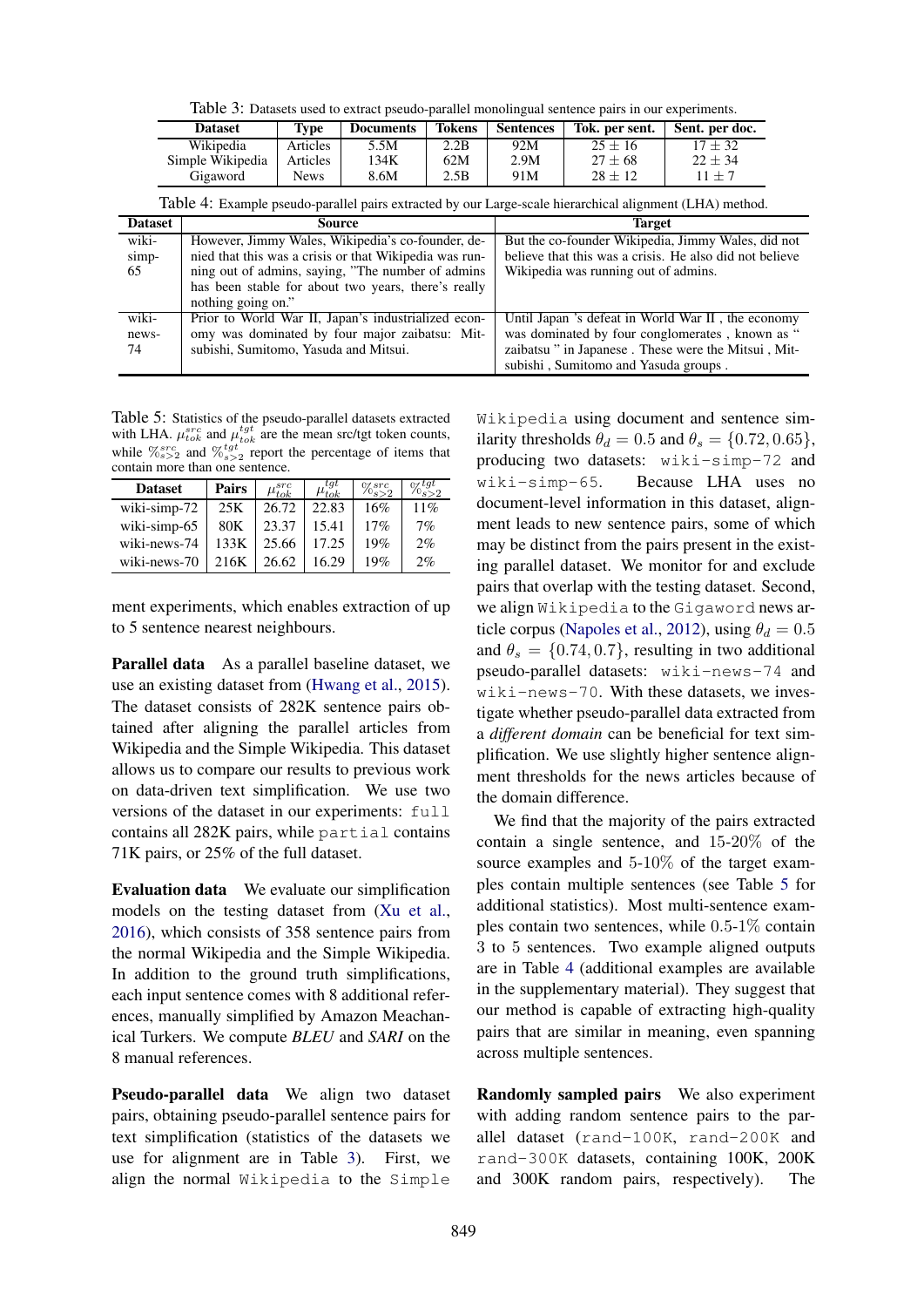| <b>Method or Dataset</b>  | <b>Total pairs</b>                                                                                     |                   |             | <b>Beam hypothesis 1</b> |                       |                       | Beam hypothesis 2 |             |             |                       |                       |
|---------------------------|--------------------------------------------------------------------------------------------------------|-------------------|-------------|--------------------------|-----------------------|-----------------------|-------------------|-------------|-------------|-----------------------|-----------------------|
|                           | (% pseudo)                                                                                             | <b>SARI</b>       | <b>BLEU</b> | $\mu_{tok}$              | $\overline{LD_{src}}$ | $\overline{LD}_{tgt}$ | <b>SARI</b>       | <b>BLEU</b> | $\mu_{tok}$ | $\overline{LD}_{src}$ | $\overline{LD_{tgt}}$ |
| input                     |                                                                                                        | 26                | 99.37       | 22.7                     | 0                     | 0.26                  |                   |             |             |                       |                       |
| reference                 |                                                                                                        | 38.1              | 70.21       | 22.3                     | 0.26                  | $\Omega$              |                   |             |             |                       |                       |
| <b>NTS</b>                | 282K (0%)                                                                                              | 30.54             | 84.69       |                          |                       |                       | 35.78             | 77.57       |             |                       |                       |
|                           | Parallel + Pseudo-parallel or Randomly sampled data (Using full parallel dataset, 282K parallel pairs) |                   |             |                          |                       |                       |                   |             |             |                       |                       |
| baseline-282K             | 282K (0%)                                                                                              | 30.72             | 85.71       | 18.3                     | 0.18                  | 0.37                  | 36.16             | 82.64       | 19          | 0.19                  | 0.36                  |
| + wiki-simp-72            | 307K (8%)                                                                                              | $\overline{30.2}$ | 87.12       | 19.43                    | 0.14                  | 0.34                  | 36.02             | 81.13       | 19.03       | 0.19                  | 0.36                  |
| + wiki-simp-65            | 362K (22%)                                                                                             | 30.92             | 89.64       | 19.8                     | 0.13                  | 0.33                  | 36.48             | 83.56       | 19.37       | 0.18                  | 0.35                  |
| + wiki-news-74            | 414K (32%)                                                                                             | 30.84             | 89.59       | 19.67                    | 0.13                  | 0.33                  | 36.57             | 83.85       | 19.13       | 0.18                  | 0.35                  |
| + wiki-news-70            | 498K(43%)                                                                                              | 30.82             | 89.62       | 19.6                     | 0.13                  | 0.33                  | 36.45             | 83.11       | 18.98       | 0.19                  | 0.36                  |
| $+$ rand-100K             | 382K (26%)                                                                                             | 30.52             | 88.46       | 19.7                     | 0.14                  | 0.34                  | 36.96             | 82.86       | 19          | 0.2                   | 0.36                  |
| $+$ rand-200K             | 482K (41%)                                                                                             | 29.47             | 80.65       | 19.3                     | 0.18                  | 0.36                  | 34.36             | 74.67       | 18.93       | 0.23                  | 0.38                  |
| $+$ rand-300 $K$          | 582K (52%)                                                                                             | 28.68             | 75.61       | 19.57                    | 0.23                  | 0.4                   | 32.34             | 68.9        | 18.35       | 0.3                   | 0.43                  |
|                           | Parallel + Pseudo-parallel data (Using partial parallel dataset, 71K parallel pairs)                   |                   |             |                          |                       |                       |                   |             |             |                       |                       |
| baseline-71K              | 71K (0%)                                                                                               | 31.16             | 69.53       | 17.45                    | 0.29                  | 0.44                  | 32.92             | 67.29       | 19.14       | 0.3                   | 0.44                  |
| $+$ wiki-simp-65          | 150K (52%)                                                                                             | 31.0              | 81.52       | 18.26                    | 0.21                  | 0.38                  | 35.12             | 77.38       | 18.16       | 0.25                  | 0.39                  |
| + wiki-news-70            | 286K(75%)                                                                                              | 31.01             | 80.03       | 17.82                    | 0.23                  | 0.4                   | 34.14             | 76.44       | 17.31       | 0.28                  | 0.43                  |
| Pseudo-parallel data only |                                                                                                        |                   |             |                          |                       |                       |                   |             |             |                       |                       |
| wiki-simp-all             | 104K (100%)                                                                                            | 29.93             | 60.81       | 18.05                    | 0.36                  | 0.47                  | 30.13             | 57.46       | 18.53       | 0.39                  | 0.49                  |
| wiki-news-all             | 348K (100%)                                                                                            | 22.06             | 28.51       | 13.68                    | 0.6                   | 0.63                  | 23.08             | 29.62       | 14.01       | 0.6                   | 0.64                  |
| pseudo-all                | 452K (100%)                                                                                            | 30.24             | 71.32       | 17.82                    | 0.3                   | 0.43                  | 31.41             | 65.65       | 17.65       | 0.33                  | 0.45                  |

<span id="page-6-0"></span>Table 6: Empirical results on text simplification from Wikipedia to the Simple Wikipedia. The highest SARI/BLEU results from each category are in bold. input and reference are not generated using Beam Search.

random pairs are uniformly sampled from the Wikipedia and the Simple Wikipedia, respectively. With the random pairs, we aim to investigate how model performance changes as we add an increasing number of sentence pairs that are non-parallel but are still representative of the two dataset styles.

## 5.2 Automatic Evaluation

The simplification results in Table [6](#page-6-0) are organized in several sections according to the type of dataset used for training. We report the results of the top two beam search hypotheses produced by our models, considering that the second hypothesis of-ten generates simpler outputs [\(Stajner and Nisioi](#page-9-5), [2018\)](#page-9-5).

In Table [6,](#page-6-0) input is copying the normal Wikipedia input sentences, without making any changes. reference reports the score of the original Simple Wikipedia references with respect to the other 8 references available for this dataset. NTS is the previously best reported result on text simplification using neural sequence models [\(Stajner and Nisioi](#page-9-5), [2018\)](#page-9-5). baseline- ${282K$ , 71K} are our parallel LSTM baselines, trained on 282K and 71K parallel pairs, respectively.

The models trained on a *mixture* of *parallel* and *pseudo-parallel* data generate longer outputs on average, and their output is more similar to the input, as well as to the original Simple Wikipedia reference, in terms of the LD. Adding pseudo-parallel data frequently yields BLEU improvements on both Beam hypotheses: over the *NTS* system, as well as over our base-

lines trained solely on parallel data. The BLEU gains are larger when using the smaller parallel dataset, consisting of 71K sentence pairs. In terms of SARI, the scores remain either similar or slightly better than the baselines, indicating that simplicity in the output is preserved. The second Beam hypothesis yields higher SARI scores than the first one, in agreement with  $(\text{Stainer and Nisioi}, 2018)$  $(\text{Stainer and Nisioi}, 2018)$ . Interestingly, adding out-of-domain pseudo-parallel news data  $(wiki-news- $\star$  datasets) results in an increase$ in BLEU despite the potential change in style of the target sequence.

Larger pseudo-parallel datasets can lead to bigger improvements, however noisy data can result in a decrease in performance, motivating careful data selection. In our *parallel and random* setup, we find that an increasing number of random pairs added to the parallel data progressively degrades model performance. However, those models still manage to perform surprisingly well, even when over half of the pairs in the dataset are random. Thus, neural machine translation can successfully learn target transformations despite substantial data corruption, demonstrating robustness to noisy or non-parallel data for certain tasks.

When training solely on *pseudo-parallel* data, we observe lower performance on average in comparison to parallel models. However, the results are encouraging, demonstrating the potential of our approach in tasks for which there is no parallel data available. As expected, the out-of-domain news data (wiki-news-all) is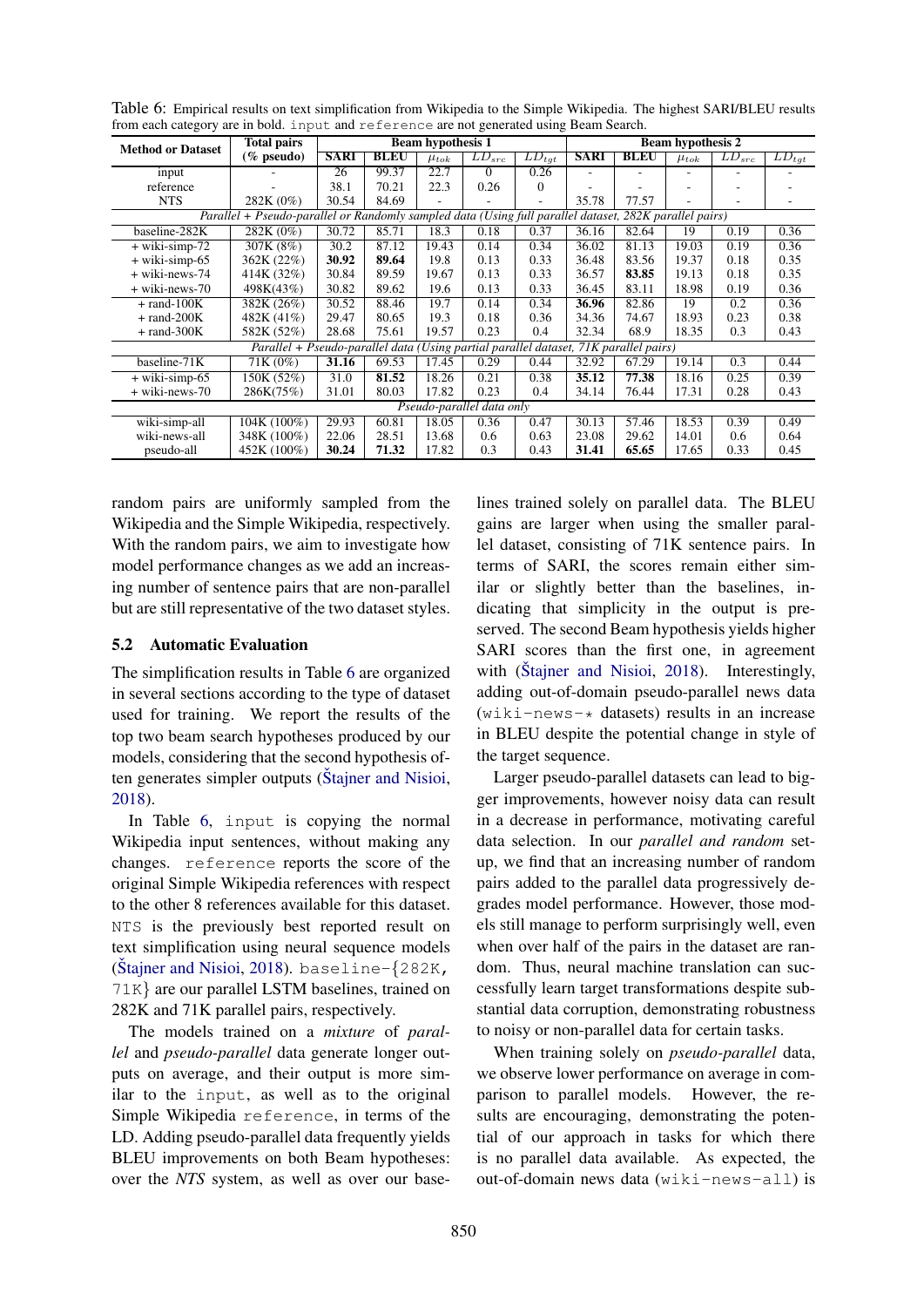less suitable for simplification than the in-domain data (wiki-simp-all), because of the change in output style of the former. Results are best when mixing all pseudo-parallel pairs into a single dataset (pseudo-all). Having access to a small amount of *in-domain* pseudo-parallel data, in addition to *out-of-domain* pairs, seems to be beneficial to the success of our approach.

### 5.3 Human Evaluation

Due to the challenges of automatic evaluation of text simplification systems [\(Sulem et al.,](#page-9-12) [2018\)](#page-9-12), we also perform a human evaluation. We asked 8 fluent English speakers to rate the grammaticality, meaning preservation, and simplicity of model outputs produced for 100 randomly selected sentences from our test set. We exclude any model outputs which leave the input unchanged. Grammaticality and meaning preservation are rated on a Likert scale from 1 (Very bad) to 5 (Very good). Simplicity of the output sentences, in compari-son to the input, is rated following [\(Stajner et al.](#page-9-6), [2018\)](#page-9-6), between:  $-2$  (much more difficult),  $-1$ (somewhat more difficult), 0 (equally difficult), 1 (somewhat simpler) and 2 (much simpler).

The results are reported in Table [7,](#page-7-0) where we compare our parallel baseline (baseline-272K in Table [6\)](#page-6-0) to our best model trained on a mixture of parallel and pseudo-parallel data (wiki-simp-65) and our best model trained on pseudo-parallel data only (pseudo-all). We also evaluate the original Simple Wikipedia references (reference) for comparison. In terms of simplicity, our pseudo-parallel systems are closer to the result of reference than is baseline-272K, indicating that they better match the target sentence style. baseline-272K and wiki-simp-65 perform similarly to the references in terms of grammaticality, with baseline-272K having a small edge. In terms of meaning preservation, both do worse than the references, with wiki-simp-65 having a small edge. pseudo-all performs worse on both grammaticality and meaning preservation, but is on par with the simplicity result of wiki-simp-65.

In Table [8,](#page-7-1) we also show example outputs of our best models (additional examples are available in the supplementary material). The models trained on parallel plus additional pseudo-parallel data produced outputs that preserve the meaning

<span id="page-7-0"></span>Table 7: Human evaluation of the Grammaticality (G), Meaning preservation (M) and Simplicity (S) of model outputs (on the first Beam hypothesis).

| Method           | G    | м    |      |
|------------------|------|------|------|
| reference        | 4.53 | 4.34 | 0.69 |
| baseline-272K    | 4.51 | 3.68 | 0.9  |
| $+$ wiki-simp-65 | 4.39 | 3.76 | 0.74 |
| pseudo-all       |      | 2.96 | በ 77 |

<span id="page-7-1"></span>Table 8: Example model outputs (first Beam hypothesis).

| <b>Method</b> | <b>Example</b>                                        |
|---------------|-------------------------------------------------------|
| input         | jeddah is the <b>principal</b> gateway to mecca, is-  |
|               | lam 's holiest city, which able-bodied mus-           |
|               | lims are required to visit at least once in their     |
|               | lifetime.                                             |
| reference     | jeddah is the main gateway to mecca, the holi-        |
|               | est city of islam, where able-bodied muslims          |
|               | must go to at least once in a lifetime.               |
| baseline-     | it is the highest gateway to mecca, islam.            |
| 282K          |                                                       |
| + wiki-       | jeddah is the main gateway to mecca, islam's          |
| $sim-65$      | holiest city.                                         |
| + wiki-       | it is the <b>main</b> gateway to mecca, islam's holi- |
| news-         | est city.                                             |
| 74            |                                                       |
| pseudo-       | islam is the <b>main</b> gateway to mecca, islam 's   |
| all           | holiest city.                                         |

of 'Jeddah' as a city better than our parallel baseline, while correctly simplifying *principal* to *main*. The model trained solely on pseudo-parallel data produces a similar output, apart from wrongly replacing *jeddah* with *islam*.

# 6 Conclusion

We developed a hierarchical method for extracting pseudo-parallel sentence pairs from two monolingual comparable corpora composed of different text styles. We evaluated the performance of our method on automatic alignment benchmarks and extrinsically on automatic text simplification. We find improvements arising from adding pseudo-parallel sentence pairs to existing parallel datasets, as well as promising results when using the pseudo-parallel data on its own.

Our results demonstrate that careful engineering of pseudo-parallel datasets can be a successful approach for improving existing monolingual textto-text rewriting tasks, as well as for tackling novel tasks. The pseudo-parallel data could also be a useful resource for dataset inspection and analysis. Future work could focus on improvements of our system, such as refined approaches to sentence pairing.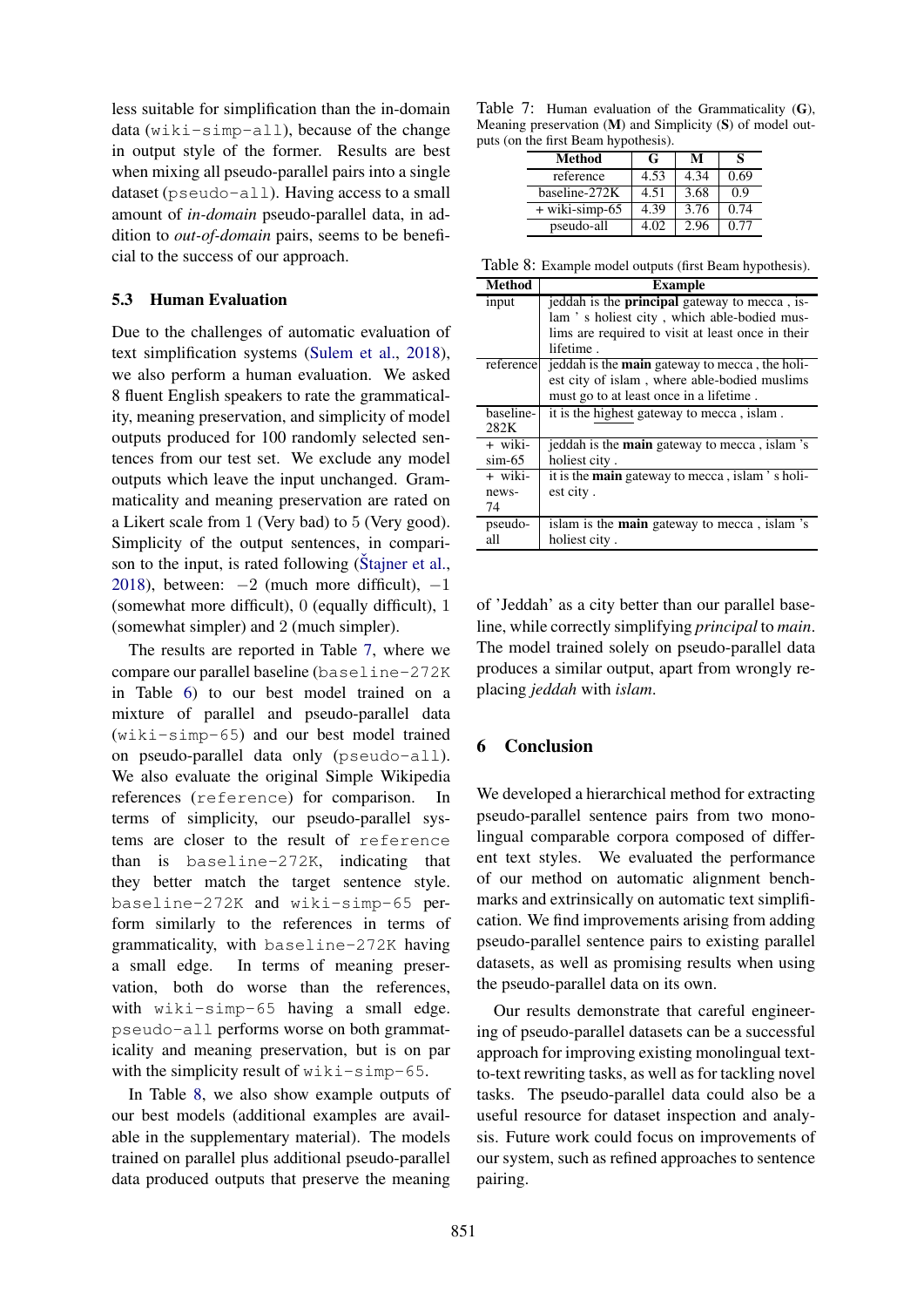### Acknowledgments

We acknowledge support from the Swiss National Science Foundation (grant 31003A<sub>-156976)</sub>.

### References

- <span id="page-8-6"></span>Emil Abrahamsson, Timothy Forni, Maria Skeppstedt, and Maria Kvist. 2014. Medical text simplification using synonym replacement: Adapting assessment of word difficulty to a compounding language. In *Proceedings of the 3rd Workshop on Predicting and Improving Text Readability for Target Reader Populations (PITR)*, pages 57–65.
- <span id="page-8-18"></span>Dzmitry Bahdanau, Kyunghyun Cho, and Yoshua Bengio. 2015. Neural machine translation by jointly learning to align and translate. *Proc. of ICLR 2015*.
- <span id="page-8-13"></span>Regina Barzilay and Noemie Elhadad. 2003. Sentence alignment for monolingual comparable corpora. In *Proceedings of the 2003 conference on Empirical methods in natural language processing*, pages 25– 32. Association for Computational Linguistics.
- <span id="page-8-10"></span>Peter F Brown, Jennifer C Lai, and Robert L Mercer. 1991. Aligning sentences in parallel corpora. In *Proceedings of the 29th annual meeting on Association for Computational Linguistics*, pages 169–176. Association for Computational Linguistics.
- <span id="page-8-17"></span>Kyunghyun Cho, Aaron Courville, and Yoshua Bengio. 2015. Describing multimedia content using attention-based encoder-decoder networks. *IEEE Transactions on Multimedia*, 17(11):1875–1886.
- <span id="page-8-14"></span>Alexis Conneau, Douwe Kiela, Holger Schwenk, Loic Barrault, and Antoine Bordes. 2017. Supervised learning of universal sentence representations from natural language inference data. *Proc. of EMNLP 2017*.
- <span id="page-8-7"></span>William Coster and David Kauchak. 2011. Simple english wikipedia: a new text simplification task. In *Proceedings of the 49th Annual Meeting of the Association for Computational Linguistics: Human Language Technologies: short papers-Volume 2*, pages 665–669. Association for Computational Linguistics.
- <span id="page-8-15"></span>Jacob Devlin, Ming-Wei Chang, Kenton Lee, and Kristina Toutanova. 2019. Bert: Pre-training of deep bidirectional transformers for language understanding. *Proc. of NAACL 2019*.
- <span id="page-8-9"></span>Zhenxin Fu, Xiaoye Tan, Nanyun Peng, Dongyan Zhao, and Rui Yan. 2017. text: Exploration and evaluation. *arXiv preprint arXiv:1711.06861*.
- <span id="page-8-4"></span>Francis Grégoire and Philippe Langlais. 2018. Extracting parallel sentences with bidirectional recurrent neural networks to improve machine translation. *arXiv preprint arXiv:1806.05559*.
- <span id="page-8-12"></span>William Hwang, Hannaneh Hajishirzi, Mari Ostendorf, and Wei Wu. 2015. Aligning sentences from standard wikipedia to simple wikipedia. In *HLT-NAACL*, pages 211–217.
- <span id="page-8-5"></span>Kentaro Inui, Atsushi Fujita, Tetsuro Takahashi, Ryu Iida, and Tomoya Iwakura. 2003. Text simplification for reading assistance: a project note. In *Proceedings of the second international workshop on Paraphrasing-Volume 16*, pages 9–16. Association for Computational Linguistics.
- <span id="page-8-8"></span>Tomoyuki Kajiwara and Mamoru Komachi. 2016. Building a monolingual parallel corpus for text simplification using sentence similarity based on alignment between word embeddings. In *Proceedings of COLING 2016, the 26th International Conference on Computational Linguistics: Technical Papers*, pages 1147–1158.
- <span id="page-8-19"></span>Diederick P Kingma and Jimmy Ba. 2015. Adam: A method for stochastic optimization. In *International Conference on Learning Representations (ICLR)*.
- <span id="page-8-16"></span>Matt J Kusner, Yu Sun, Nicholas I Kolkin, Kilian Q Weinberger, et al. 2015. From word embeddings to document distances. In *ICML*, volume 15, pages 957–966.
- <span id="page-8-2"></span>Gus Liu, Pol Rosello, and Ellen Sebastian. 2016. [Style](http://prosello.com/papers/style-transfer-s16.pdf) [transfer with non-parallel corpora.](http://prosello.com/papers/style-transfer-s16.pdf)
- <span id="page-8-3"></span>Benjamin Marie and Atsushi Fujita. 2017. Efficient extraction of pseudo-parallel sentences from raw monolingual data using word embeddings. In *Proceedings of the 55th Annual Meeting of the Association for Computational Linguistics (Volume 2: Short Papers)*, volume 2, pages 392–398.
- <span id="page-8-11"></span>Robert C Moore. 2002. Fast and accurate sentence alignment of bilingual corpora. In *Conference of the Association for Machine Translation in the Americas*, pages 135–144. Springer.
- <span id="page-8-0"></span>Dragos Stefan Munteanu and Daniel Marcu. 2005. Improving machine translation performance by exploiting non-parallel corpora. *Computational Linguistics*, 31(4):477–504.
- <span id="page-8-20"></span>Courtney Napoles, Matthew Gormley, and Benjamin Van Durme. 2012. Annotated gigaword. In *Proceedings of the Joint Workshop on Automatic Knowledge Base Construction and Web-scale Knowledge Extraction*, pages 95–100. Association for Computational Linguistics.
- <span id="page-8-1"></span>Sergiu Nisioi, Sanja Štajner, Simone Paolo Ponzetto, and Liviu P Dinu. 2017. Exploring neural text simplification models. In *Proceedings of the 55th Annual Meeting of the Association for Computational Linguistics (Volume 2: Short Papers)*, volume 2, pages 85–91.